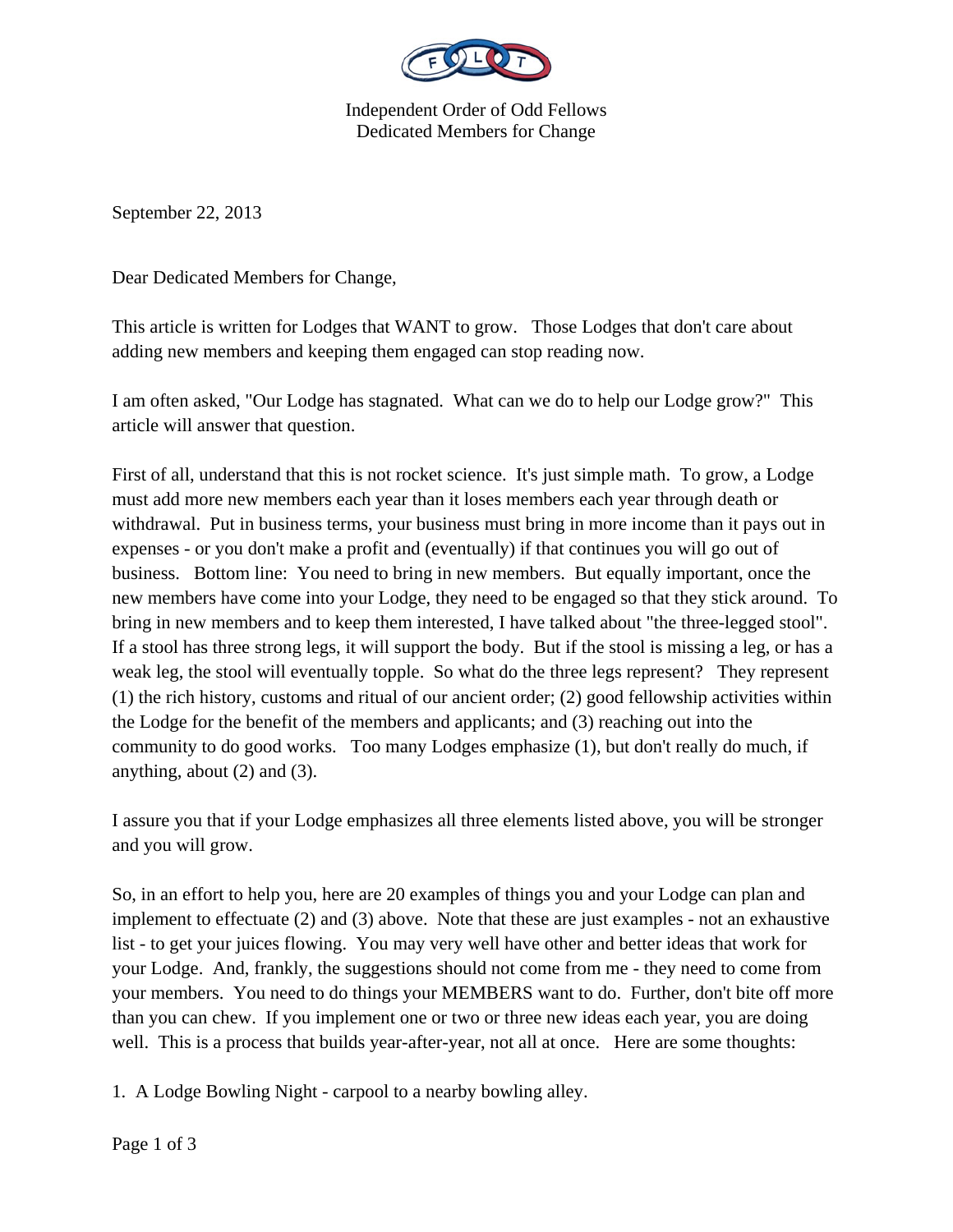

## Independent Order of Odd Fellows Dedicated Members for Change

2. A Lodge hike - start easy at first - on a local scenic trail.

3. An Oktoberfest (or "Oddtoberfest"), complete with sausages, music and beer, for the Lodge members and guests, or even opened up to the community.

4. Adopt a local group home of foster kids, and provide birthday gifts and other support (e.g. painting and minor repairs) for the home.

5. A music night at the Lodge. Invite local musicians to play and open it up to the community.

6. Odd Poetry. Members of your Lodge might enjoy reading their own poetry or poems by noted poets. Even cowboy poetry is encouraged.

7. Start a wine tasting club, alternating monthly at the homes of your Lodge members.

8. Organize a community project to paint a mural in town, perhaps on your Lodge Hall.

9. Volunteer Lodge members to help deliver "meals on wheels".

10. A Halloween Party at the Lodge, complete with costumes and prizes - and some music for dancing and/or listening.

- 11. Plant some trees in the community.
- 12. Organize a downtown clean up day for the community.
- 13. Plan a Bunko Night at the Lodge.
- 14. Game Night at the Lodge checkers, chess, scrabble, charades, you name it.
- 15. Texas Hold 'em Poker Night at the Lodge.
- 16. Co-host a spaghetti feed at the Lodge with a local charity, as a fundraiser for that charity.
- 17. Rent a bus for Lodge members and guests and go visit some wineries.
- 18. Bring in good local speakers once each month for a speaker's series at the Lodge invite the